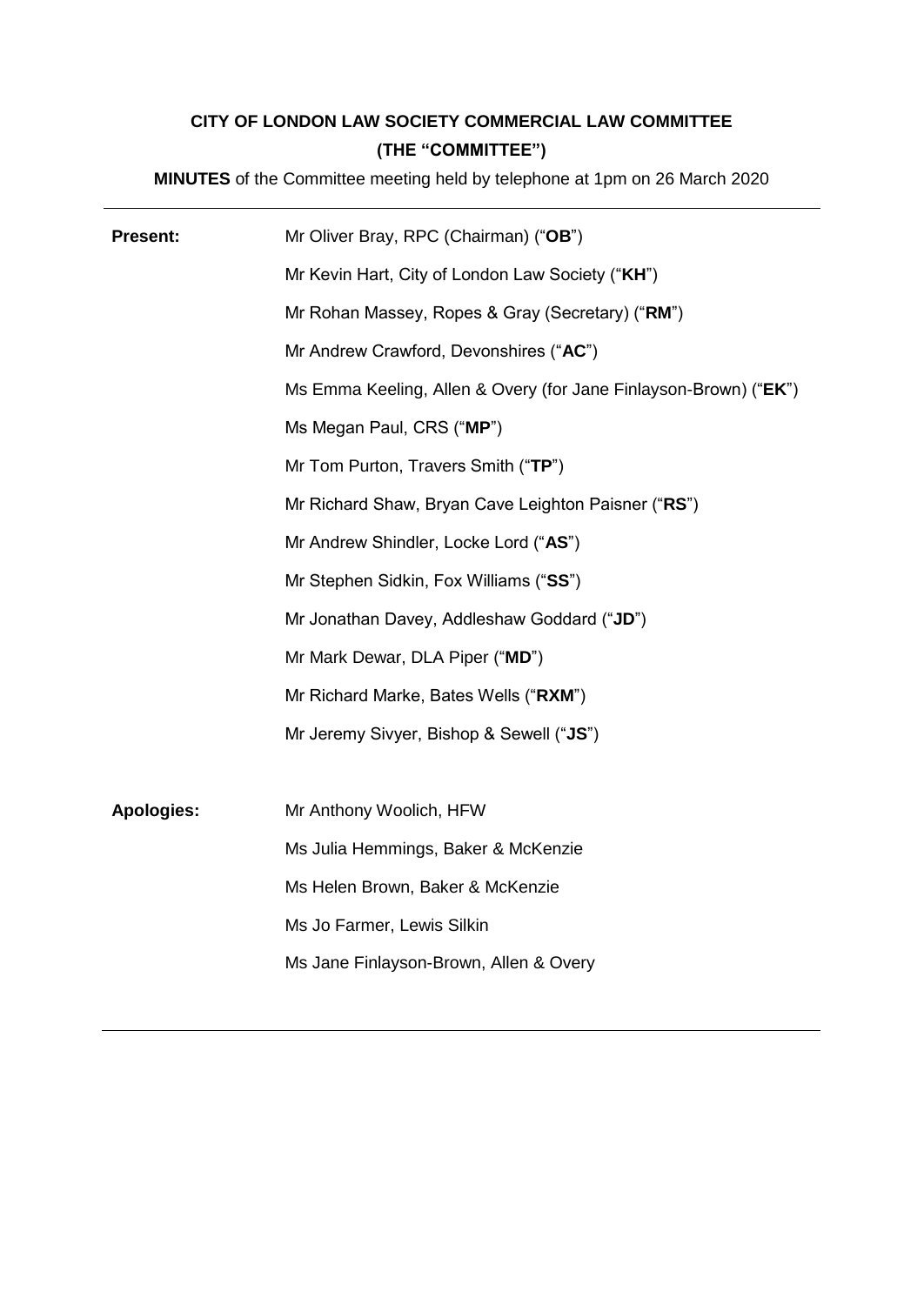# 1. **Introduction of New Members**

The Chair gave a short personal statement noting that the meeting was being conducted by telephone due to the Government's restrictions on movement in place in response to the COVID-19. If these remain in place until the next meeting we will consider holding by video conference.

# 2. **Minutes of last meeting**

It was reported that the minutes of the last meeting had been prepared and revised following comments. The minutes were then approved.

# 3. **Apologies**

Apologies from the individuals identified above had been received.

# 4. **COVID-19**

- 4.1 There was a discussion of the impact of COVID-19 and the commercial issues that are arising. KH noted that information on the impact is actively being sought by BEIS and other departments within HM Government so that legislation can be put through Parliament or administrative steps taken under existing legislation to assist in addressing issues arising.
- 4.2 The key issues identified by the Committee were:
	- (a) *Force Majeure* Contractual force majeure provisions are not standardised and so focus must be given on a case-by-case basis to interpret and apply contractual wording. JD noted whether it was now time to consider statutory codification of force majeure provisions, as is found in many other jurisdictions.
	- (b) *Customer Refunds* There is no standard practice for customer refunds in response to non-perfomance. TP noted that even within industry sectors there is wide difference, in the travel sector for example rail and airlines are being treated differently by the government in its proposals on contractual and financial relief, which has a knock on effect to refunds being offered to consumers. TP also noted that within the airline industry IATA and ABTA are taking different approaches. This may be determined by liquidity.
	- (c) *Public Procurement* JD noted that the Cabinet office had published Procurement Policy Note 01/20: Responding to COVID-19, which provides some guidance on the measures that may be put in place to address issues relating to both the procurement process and performance of contracts with public authorities during the COVID-19 response period. The guidance is helpful but it was noted that it would be more helpful to have greater detail on the criteria for: 1) the exemptions under which a contract may be extended at this time, noting that running a competitive procurement process at this time may be difficult for both the public body and the provider; and 2) when a competitive process for a new contract may be waived, noting that both the turnover tests and the evidence of completion of similar contracts required for many contract competitions may be difficult for parties to evidence at this time as performance of such other contracts may also be impacted by COVID-19.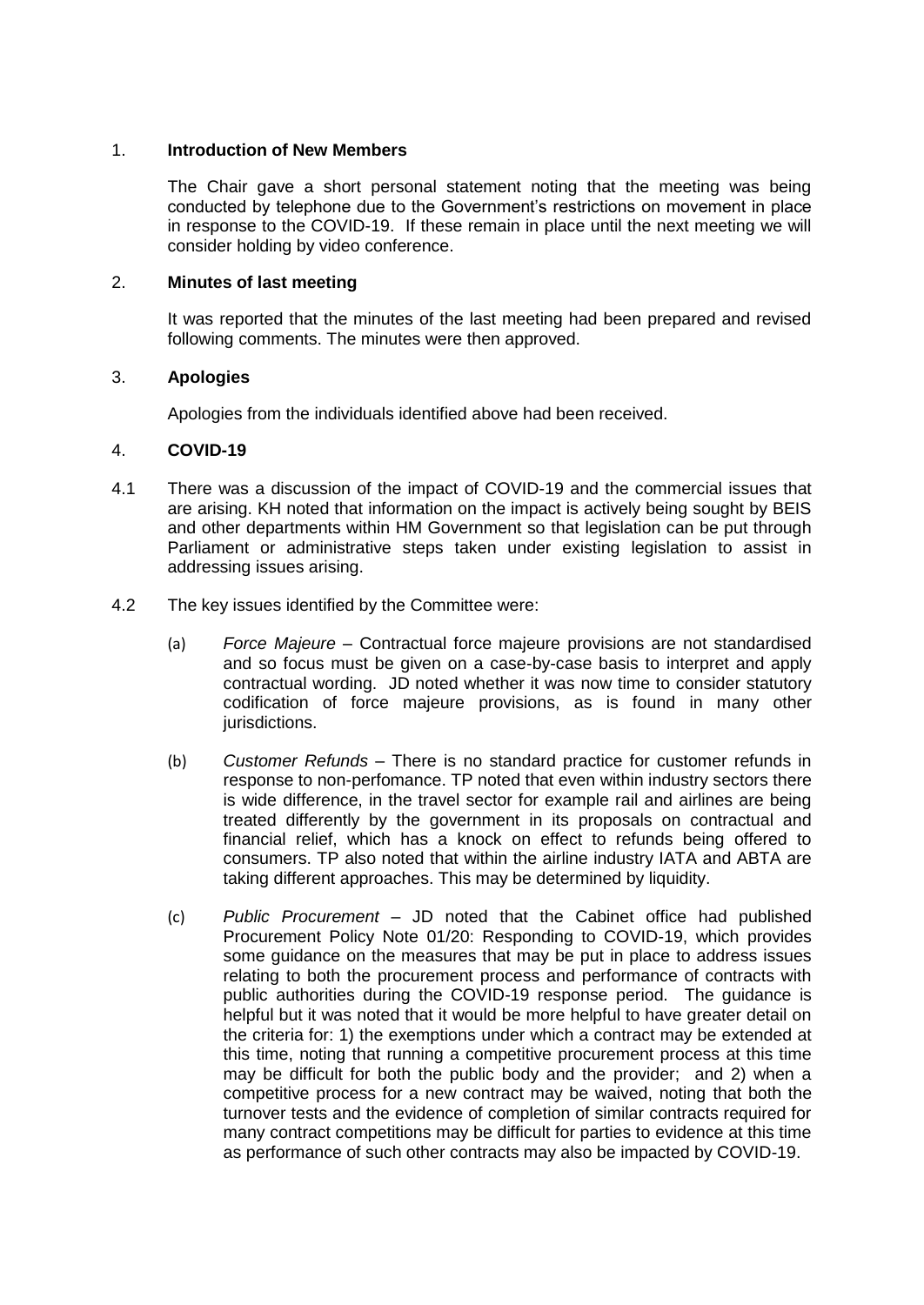- (d) *Landlord and Tenant* Issues are arising for the performance of tenancy agreements with buildings being closed and or individuals being prevented from travel to their place of work. Questions are being asked whether agreements can be suspended or terminated under contractual force majeure or frustration of contract. Landlords are also looking to see the extent of insurance cover that is in place. Members of the Committee raised concerns that HM Government may not have the ability to cover all losses arising from the impact on commercial property agreements. This led to a further discussion on the ability of the insurance companies to meet their obligations under issued policies. The concern is that insurers will not be able to meet all obligations on their books and will be exposed because of this, as such some firms of solicitors are not taking on new matters for insurers for fear of nonpayment.
- (e) *Contractual Signatures* The issue was raised of the requirement for wet signatures, namely in relation to land contracts, and the use of broad powers of attorney to facilitate these when individuals are not allowed to travel. Other issues were discussed including the witnessing of certain documents, including wills, which cannot be done remotely (see Man Ching Yuen v Landy, First Tier Tribunal (Property Chamber), 2020 (ref 2016/1089)), but becomes very difficult when only households are allowed to be together. The Committee also discussed the issue of signatures in commercial contracts more broadly and agreed that the position that electronic signatures, including attachment to an email, being binding and noted that many firms are using systems like Docusign to assist in evidencing electronic signatures.

# 5. **Legal 500: Commercial Contracts Rankings**

- 5.1 TP noted that in a recent article the head of KPMG had stated that commercial contracts lawyers and employment lawyers were most in demand in response to the issues caused by COVID-19.
- 5.2 OB reported that he would be contacting Legal 500 to seek a meeting, as agreed at the January meeting.
- 5.3 KH reported that Ed Sparrow was supportive of this approach and, if helpful would attend a meeting to show support.
- 5.4 The Committee agreed that it would be better to have a smaller group of representatives to meet Legal 500, which was agreed to be OB, MP and TP.
- 5.5 It was discussed and agreed that at this time no action was needed in relation to Chambers, and the Committee would discuss again next meeting.

# 6. **Seminar 2020 event**

- 6.1 KH noted that that the event last year with Adidas had been noted as a real success and highlight of the year at the CLLS Committee Chairs Meeting,
- 6.2 The Committee discussed the impact of COVID-19 and it was agreed this event would be much better live than as a webinar. The Committee agreed to defer this event and to plan for it to be held live in Q3 or 4, if possible.
- 6.3 OB updated that his contacts at Facebook and Google had been lukewarm in partaking in an event, so the Committee is asked to consider other options.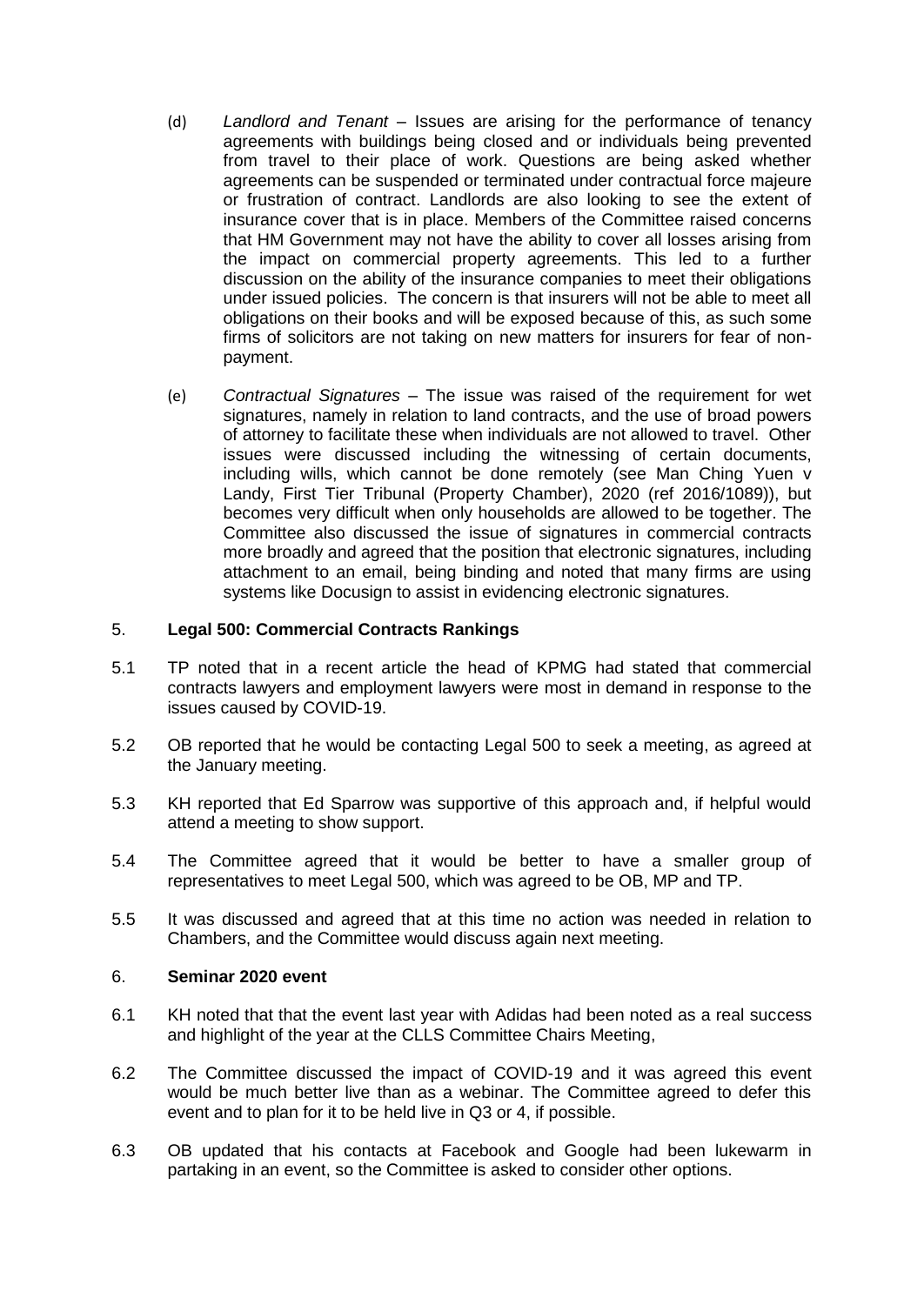# Action point:

*Committee Members are asked to consider if they have contacts that may like to be involved as speakers.*

# 7. **CLLS Update**

- 7.1 KH reported that the All Chairs Meeting was a success and that thanks was extended by the Chairman of the CLLS and the CEO, on behalf of many appreciative HM Government departments.
- 7.2 The Commercial Law Committee was mentioned for its hosting of the successful Seminar with Adidas.

# 8. **LinkedIn page / Recruitment Portal**

- 8.1 KH reported back that the CLLS was not minded to proceed with a recruitment portal at this stage, as there are a number of logistical challenges that cannot be overcome at present.
- 8.2 On the LinkedIn pages, the CLLS proposal is to leave as it for now and monitor engagement on the single CLLS page. This will be subject to a review in 6 months to assess if engagement is at a level at which individual committee specific pages may be justified.
- 8.3 It was noted that for engagement to increase the LinkedIn page needs dynamic content, so all Committee Members should consider submitting relevant content.

Action Point:

*All Committee Members should consider submitting relevant content for the CLLS LinkedIn page.*

#### 9. **Update on Brexit Matters and Brexit Sub-Committee Meeting**

9.1 SS reported that COVID-19 had put a hiatus on Brexit and that the 30 June 2020 date for HM Government to have "made significant progress" on the terms of withdrawal will be challenging, as will the 31 December 2020 date for withdrawal to be complete. It is likely that these deadlines will be extended. The sub-committee will be called to order once there is greater clarity and there is a need to meet.

Action Point:

*SS to monitor and update as needed.*

#### 10. **Interesting cases and/or practice points**

- 10.1 Time did not allow for the discussion of practice points.
- 11. **AOB**
- 11.1 There was no other business raised to the Committee.